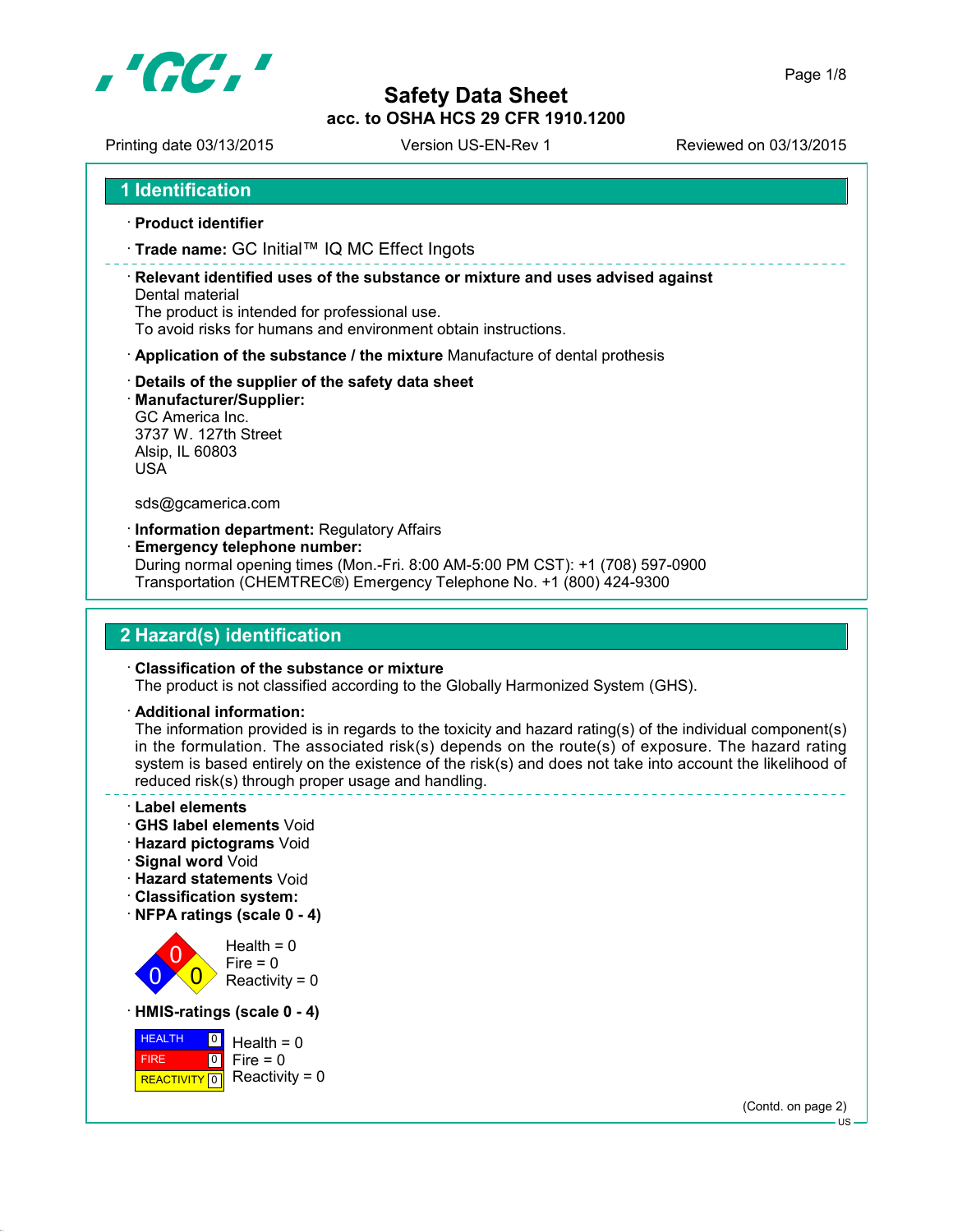(Contd. of page 1)

# **Safety Data Sheet acc. to OSHA HCS 29 CFR 1910.1200**

Printing date 03/13/2015 Version US-EN-Rev 1 Reviewed on 03/13/2015

## **Trade name:** GC Initial™ IQ MC Effect Ingots

- **Other hazards**
- **Results of PBT and vPvB assessment**
- **PBT:** Not applicable.
- **vPvB:** Not applicable.

#### **3 Composition/information on ingredients**

- **Chemical characterization: Mixtures**
- **Description:** Mixture of the substances listed below with nonhazardous additions.
- **Dangerous components:** Void
- **Additional information:**

If a substance is marked with \*\*, then substance is a trade secret. This is allowed under OSHA's Hazard Communication Standard (HCS) as a trade secret and under GHS as Confidential Business Information (CBI).

#### **4 First-aid measures**

- **Description of first aid measures**
- **General information:**

No special measures required.

If symptoms persist consult doctor.

**After inhalation:**

Supply fresh air; consult doctor in case of complaints.

In case of unconsciousness place patient stably in side position for transportation.

**After skin contact:**

Rinse with warm water.

If symptoms persist consult doctor.

**After eye contact:**

Rinse opened eye for several minutes under running water. If symptoms persist, consult a doctor.

**After swallowing:**

Rinse out mouth and then drink plenty of water.

If symptoms persist consult doctor.

- **Information for doctor:**
- **Most important symptoms and effects, both acute and delayed** No further relevant information available.
- **Indication of any immediate medical attention and special treatment needed** No further relevant information available.

## **5 Fire-fighting measures**

- **Extinguishing media**
- **Suitable extinguishing agents:** CO2, extinguishing powder or water spray. Fight larger fires with water spray or alcohol resistant foam. Use fire fighting measures that suit the environment.
- **For safety reasons unsuitable extinguishing agents:** Water with full jet

#### **Special hazards arising from the substance or mixture**

Formation of toxic gases is possible during heating or in case of fire.

- **Advice for firefighters**
- **Protective equipment:** Wear self-contained respiratory protective device.

(Contd. on page 3)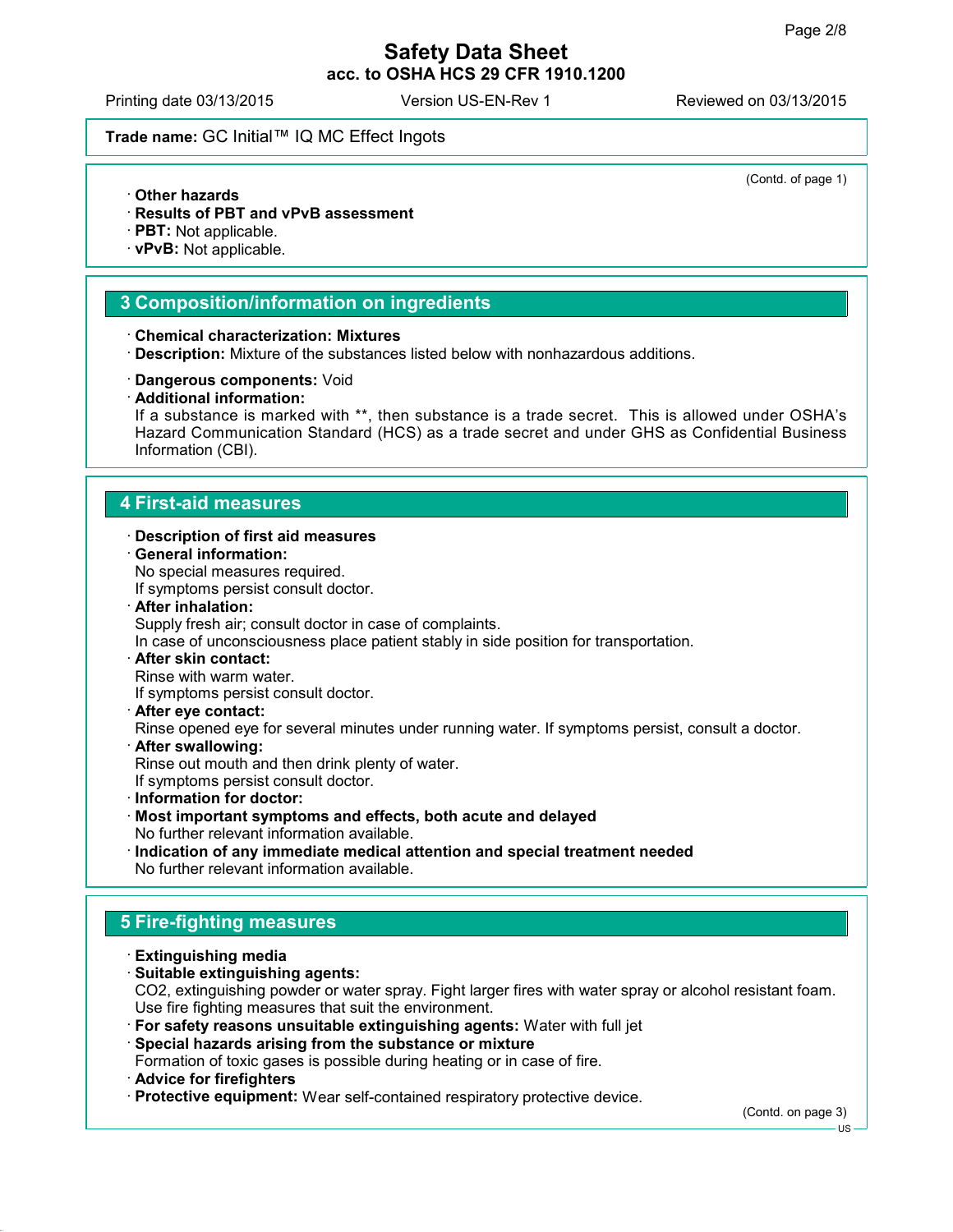Printing date 03/13/2015 Version US-EN-Rev 1 Reviewed on 03/13/2015

## **Trade name:** GC Initial™ IQ MC Effect Ingots

**Additional information**

(Contd. of page 2)

Dispose of fire debris and contaminated fire fighting water in accordance with official regulations.

#### **6 Accidental release measures**

- **Personal precautions, protective equipment and emergency procedures** Remove persons from danger area.
- **Environmental precautions:** Do not allow product to reach sewage system or any water course. Inform respective authorities in case of seepage into water course or sewage system. Do not allow to penetrate the ground/soil. In case of seepage into the ground inform responsible authorities.
- **Methods and material for containment and cleaning up:** Pick up mechanically.

Dispose of the collected material according to regulations.

 **Reference to other sections** See Section 7 for information on safe handling. See Section 8 for information on personal protection equipment. See Section 13 for disposal information.

#### **7 Handling and storage**

**Handling:**

 **Precautions for safe handling** Observe instructions for use.

Prevent formation of dust.

Any deposit of dust which cannot be avoided must be regularly removed.

- **Information about protection against explosions and fires:** Dust can combine with air to form an explosive mixture.
- **Storage:**
- **Requirements to be met by storerooms and receptacles:**

Store only in unopened original receptacles.

- **Information about storage in one common storage facility:** Store away from foodstuffs.
- **Further information about storage conditions:** Observe instructions for use / storage.
- **Specific end use(s)** No further relevant information available.

## **8 Exposure controls/personal protection**

**Additional information about design of technical systems:** No further data; see item 7.

- **Control parameters**
- **Components with limit values that require monitoring at the workplace:**

The product does not contain any relevant quantities of materials with critical values that have to be monitored at the workplace.

- **Additional information:** The lists that were valid during the creation were used as basis.
- **Exposure controls**
- **Personal protective equipment:**
- **General protective and hygienic measures:**

The usual precautionary measures for handling chemicals should be followed. Do not inhale dust / smoke / mist.

(Contd. on page 4)

US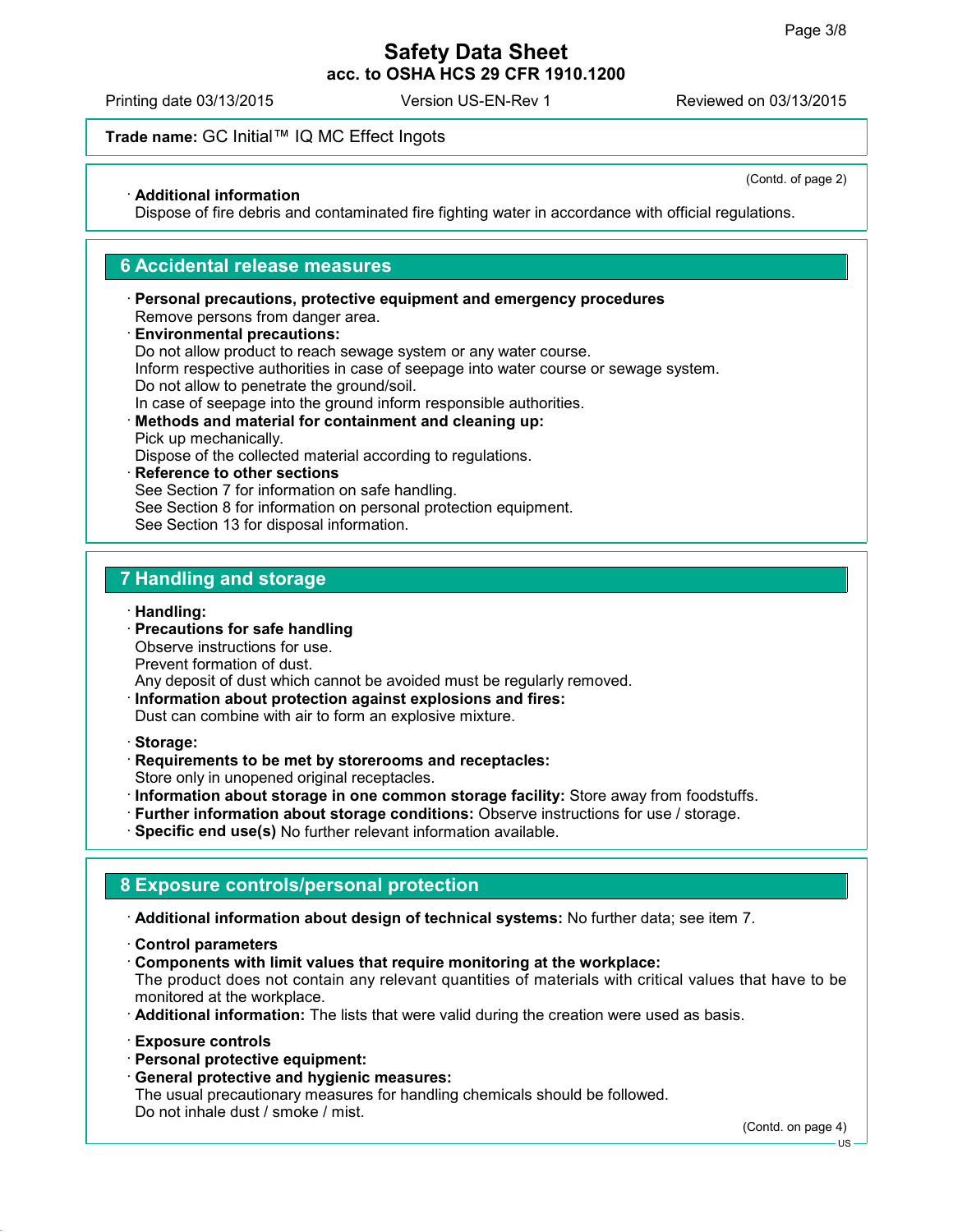Printing date 03/13/2015 Version US-EN-Rev 1 Reviewed on 03/13/2015

### **Trade name:** GC Initial™ IQ MC Effect Ingots

(Contd. of page 3)

Wash hands before breaks and at the end of work.

- **Breathing equipment:** Suitable respiratory protective device recommended.
- **Protection of hands:** Protective gloves
- **Material of gloves**

The selection of the suitable gloves does not only depend on the material, but also on further marks of quality and varies from manufacturer to manufacturer. As the product is a preparation of several substances, the resistance of the glove material can not be calculated in advance and has therefore to be checked prior to the application.

#### **Penetration time of glove material**

The exact break through time has to be found out by the manufacturer of the protective gloves and has to be observed.

**Eye protection:** Safety glasses

| Information on basic physical and chemical properties<br><b>General Information</b> |                                               |
|-------------------------------------------------------------------------------------|-----------------------------------------------|
| · Appearance:                                                                       |                                               |
| Form:                                                                               | Solid                                         |
| Color:                                                                              | According to product specification            |
| · Odor:                                                                             | Characteristic                                |
| Odor threshold:                                                                     | Not determined.                               |
| · pH-value:                                                                         | Not applicable.                               |
| Change in condition                                                                 |                                               |
| <b>Melting point/Melting range:</b>                                                 | Undetermined.                                 |
| <b>Boiling point/Boiling range:</b>                                                 | > 999 °C (> 1830 °F)                          |
| · Flash point:                                                                      | Not applicable.                               |
| · Flammability (solid, gaseous):                                                    | Not determined.                               |
| · Ignition temperature:                                                             | Undetermined.                                 |
| Decomposition temperature:                                                          | Not determined.                               |
| · Auto igniting:                                                                    | Product is not selfigniting.                  |
| Danger of explosion:                                                                | Product does not present an explosion hazard. |
| <b>Explosion limits:</b>                                                            |                                               |
| Lower:                                                                              | Not determined.                               |
| Upper:                                                                              | Not determined.                               |
| · Vapor pressure:                                                                   | Not applicable.                               |
| · Density:                                                                          | Not determined.                               |
| <b>Relative density</b>                                                             | Not determined.                               |
| · Vapour density                                                                    | Not applicable.                               |
| <b>Evaporation rate</b>                                                             | Not applicable.                               |
| · Solubility in / Miscibility with                                                  |                                               |
| Water:                                                                              | Insoluble.                                    |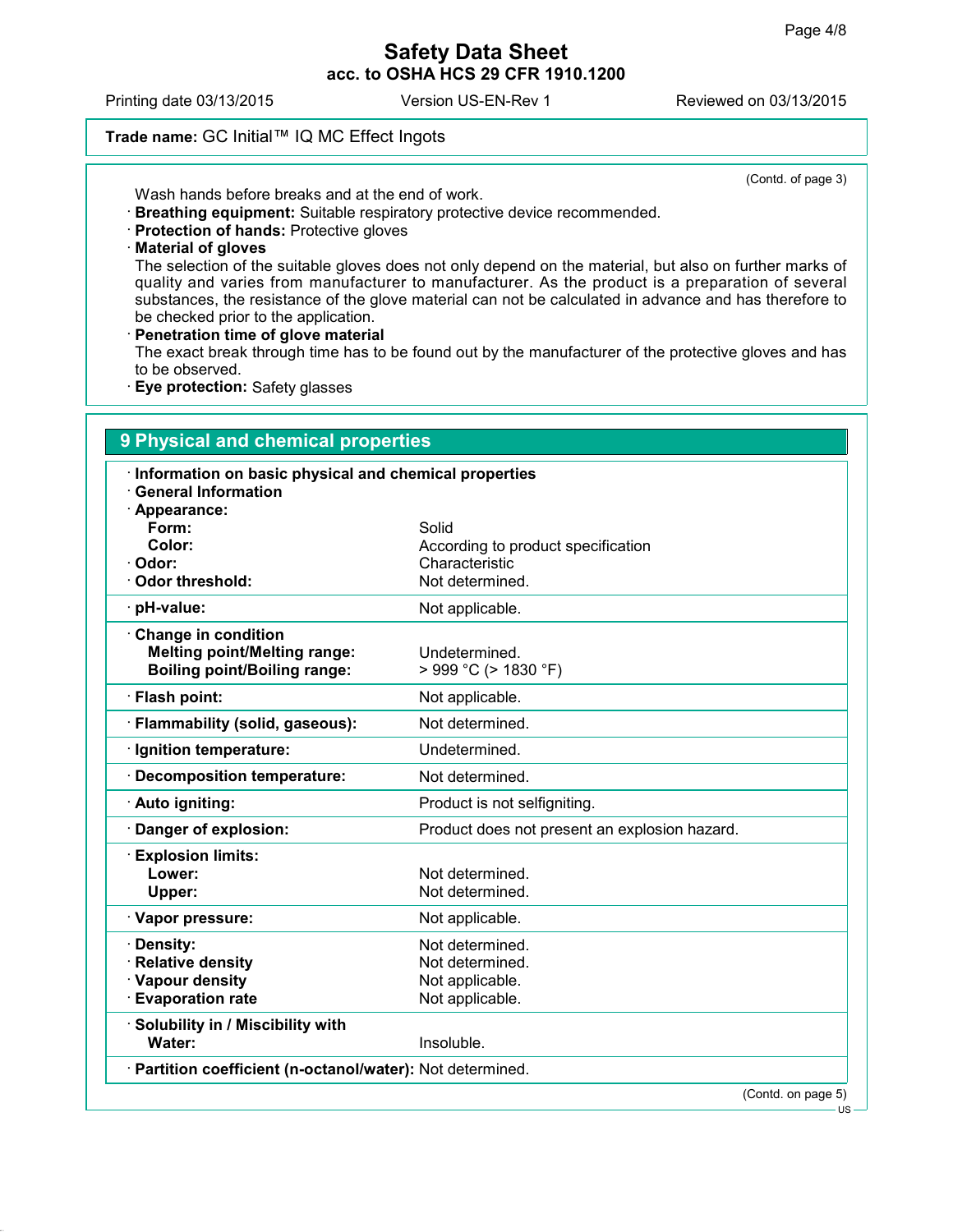Printing date 03/13/2015 Version US-EN-Rev 1 Reviewed on 03/13/2015

## **Trade name:** GC Initial™ IQ MC Effect Ingots

|         | (Contd. of page 4)                                                                         |
|---------|--------------------------------------------------------------------------------------------|
|         |                                                                                            |
|         |                                                                                            |
|         |                                                                                            |
|         |                                                                                            |
| $0.0\%$ |                                                                                            |
|         |                                                                                            |
|         |                                                                                            |
|         | Not applicable.<br>Not applicable.<br>100.0%<br>No further relevant information available. |

## **10 Stability and reactivity**

**Reactivity** No further relevant information available.

- **Chemical stability** Stable at ambient temperature.
- **Thermal decomposition / conditions to be avoided:** No decomposition if used according to specifications.
- **Possibility of hazardous reactions** No dangerous reactions known.
- **Conditions to avoid** No further relevant information available.
- **Incompatible materials:** No further relevant information available.
- **Hazardous decomposition products:** No dangerous decomposition products known.

#### **11 Toxicological information**

- **Information on toxicological effects**
- **Acute toxicity:**
- **LD/LC50 values that are relevant for classification:** No further relevant information available.
- **Primary irritant effect:**
- **on the skin:** No irritant effect.
- **on the eye:** No irritating effect.
- **Sensitization:** No sensitizing effects known.
- **Additional toxicological information:**

The product is not subject to classification according to internally approved calculation methods for preparations:

#### **Carcinogenic categories**

**IARC (International Agency for Research on Cancer)**

None of the ingredients is listed.

#### **NTP (National Toxicology Program)**

None of the ingredients is listed.

#### **OSHA-Ca (Occupational Safety & Health Administration)**

None of the ingredients is listed.

**Carcinogenic categories' legend:**

(Contd. on page 6)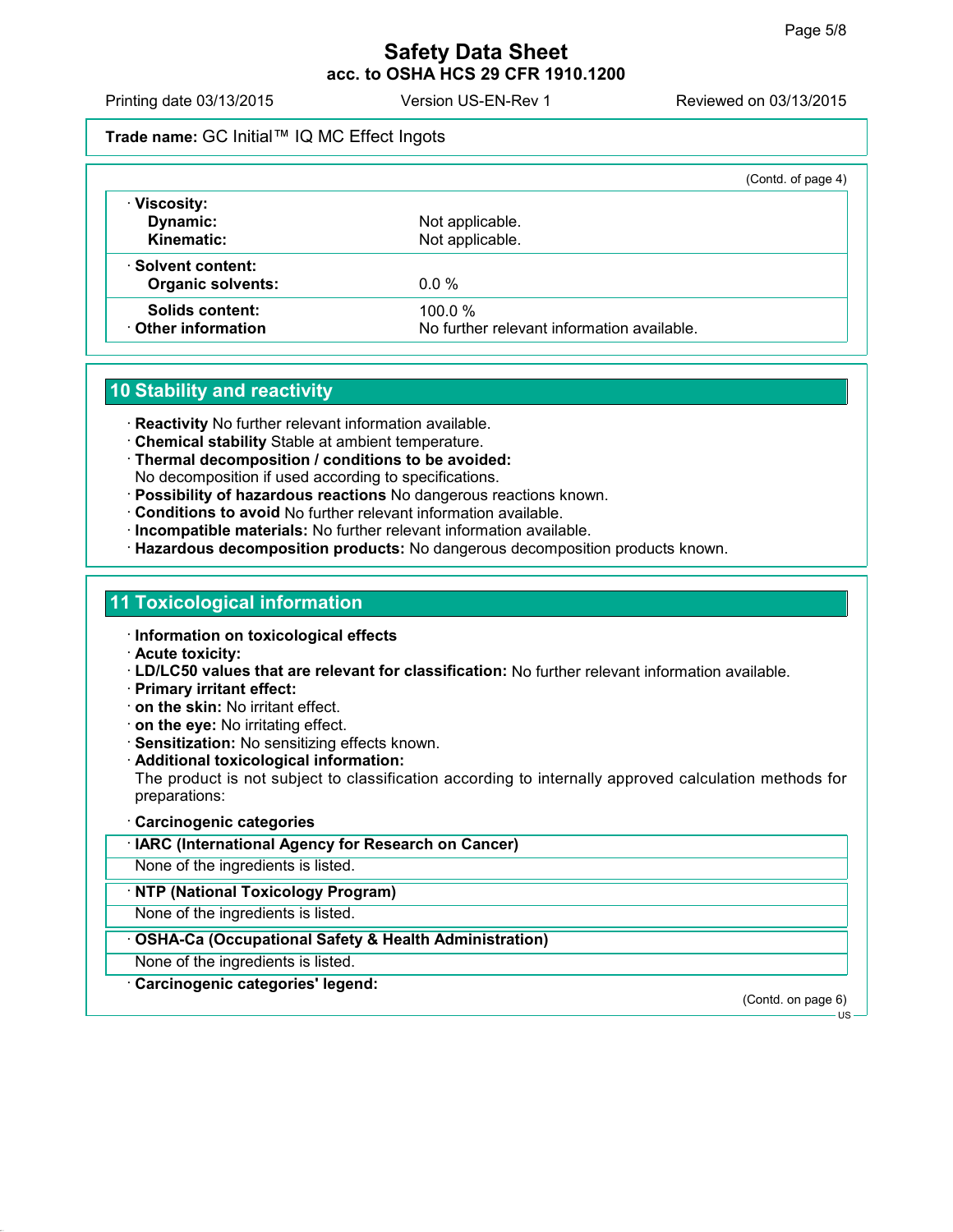Printing date 03/13/2015 Version US-EN-Rev 1 Reviewed on 03/13/2015

# **Trade name:** GC Initial™ IQ MC Effect Ingots

(Contd. of page 5)

IARC Group 1: The agent is carcinogenic to humans. IARC Group 2A: The agent is probably carcinogenic to humans. IARC Group 2B: The agent is possibly carcinogenic to humans. IARC Group 3: The agent is not classifiable as to its carcinogenicity to humans. IARC Group 4: The agent is probably not carcinogenic to humans. NTP K: Known to be human carcinogen. NTP R: Reasonably anticipated to be human carcinogen.

# **12 Ecological information**

#### **Toxicity**

- **Aquatic toxicity:** No further relevant information available.
- **Persistence and degradability** No further relevant information available.
- **Behavior in environmental systems:**
- **Bioaccumulative potential** No further relevant information available.
- **Mobility in soil** No further relevant information available.
- **Additional ecological information:**

#### **General notes:**

Water hazard class 3 (Self-assessment): extremely hazardous for water Do not allow product to reach ground water, water course or sewage system, even in small quantities. Danger to drinking water if even extremely small quantities leak into the ground.

- **Results of PBT and vPvB assessment**
- **PBT:** Not applicable.
- **vPvB:** Not applicable.
- **Other adverse effects** No further relevant information available.

# **13 Disposal considerations**

- **Waste treatment methods**
- **Recommendation:** Smaller quantities can be disposed of with household waste.
- **Uncleaned packagings:**
- **Recommendation:** Disposal must be made according to official regulations.

| · UN-Number                  |      |  |
|------------------------------|------|--|
| · DOT, ADR, ADN, IMDG, IATA  | Void |  |
| · UN proper shipping name    |      |  |
| · DOT, ADR, ADN, IMDG, IATA  | Void |  |
| · Transport hazard class(es) |      |  |
| · DOT, ADR, ADN, IMDG, IATA  |      |  |
| · Class                      | Void |  |
| · Packing group              |      |  |
| · DOT, ADR, IMDG, IATA       | Void |  |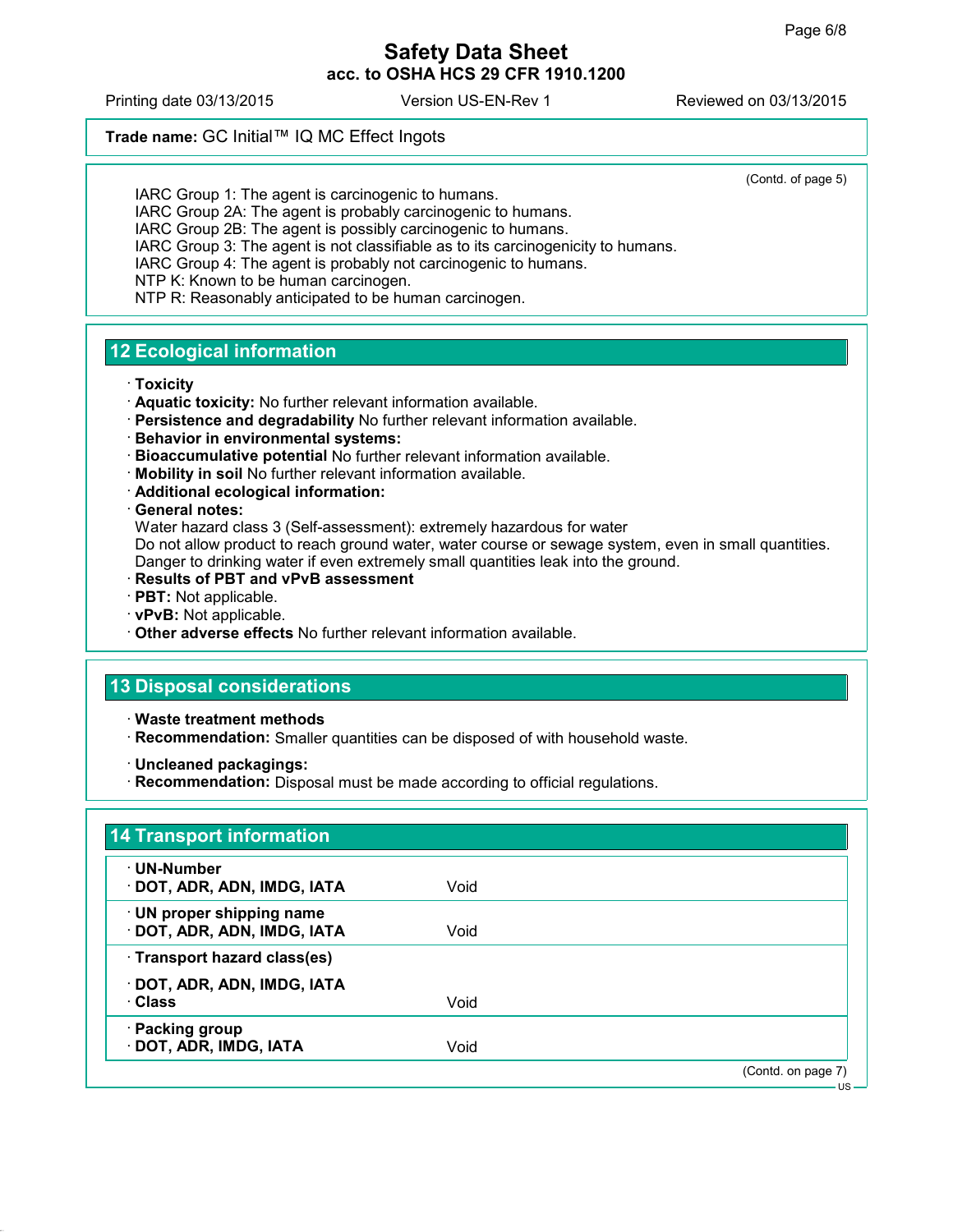Printing date 03/13/2015 Version US-EN-Rev 1 Reviewed on 03/13/2015

**Trade name:** GC Initial™ IQ MC Effect Ingots

|                                                                                                      |                 | (Contd. of page 6) |
|------------------------------------------------------------------------------------------------------|-----------------|--------------------|
| <b>Environmental hazards:</b><br>· Marine pollutant:                                                 | No              |                    |
| · Special precautions for user                                                                       | Not applicable. |                    |
| Transport in bulk according to Annex II of<br><b>MARPOL73/78 and the IBC Code</b><br>Not applicable. |                 |                    |
| · UN "Model Regulation":                                                                             |                 |                    |

# **15 Regulatory information**

 **Safety, health and environmental regulations/legislation specific for the substance or mixture SARA (Superfund Amendments and Reauthorization Act)**

**Section 355 (extremely hazardous substances):**

None of the ingredient is listed.

**Section 313 (Specific toxic chemical listings):**

None of the ingredients is listed.

**TSCA (Toxic Substances Control Act):**

glass, oxide, chemicals

**Carcinogenic categories**

**EPA (Environmental Protection Agency)**

None of the ingredients is listed.

**TLV (Threshold Limit Value established by ACGIH)**

None of the ingredients is listed.

**NIOSH-Ca (National Institute for Occupational Safety and Health)**

None of the ingredients is listed.

**GHS label elements** Void

**Hazard pictograms** Void

**Signal word** Void

**Hazard statements** Void

**Chemical safety assessment:** A Chemical Safety Assessment has not been carried out.

# **16 Other information**

**Department issuing SDS:** Regulatory Affairs

- **Contact:** Regulatory Affairs Telephone No. +1 (708) 597-0900 sds@gcamerica.com
- **Date of preparation / last revision** 03/13/2015 / -
- **Abbreviations and acronyms:** GHS: Globally Harmonized System of Classification and Labelling of Chemicals HCS: Hazard Communication Standard (USA) MSDS: Material Safety Data Sheet SDS: Safety Data Sheet ADN: Accord européen relatif au transport international des marchandises dangereuses par voies de navigation intérieures (European Agreement Concerning the International Carriage of Dangerous Goods by Inland Waterways)

(Contd. on page 8)

 $\overline{18}$